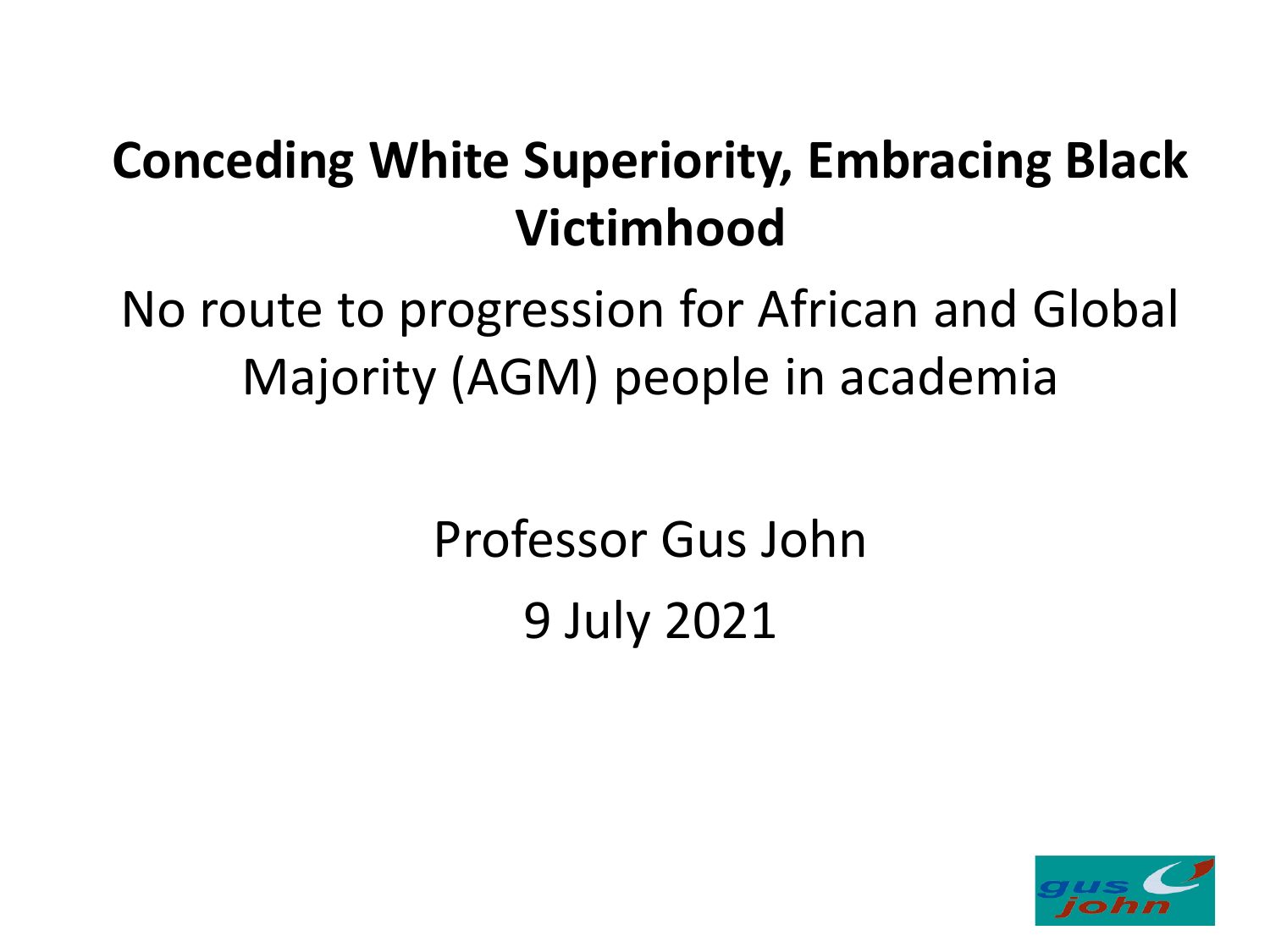It is these structural and institutional barriers and how we transcend them and resist their impact upon us, our wellbeing (physical, mental and spiritual) and our careers that I want to address in this presentation.

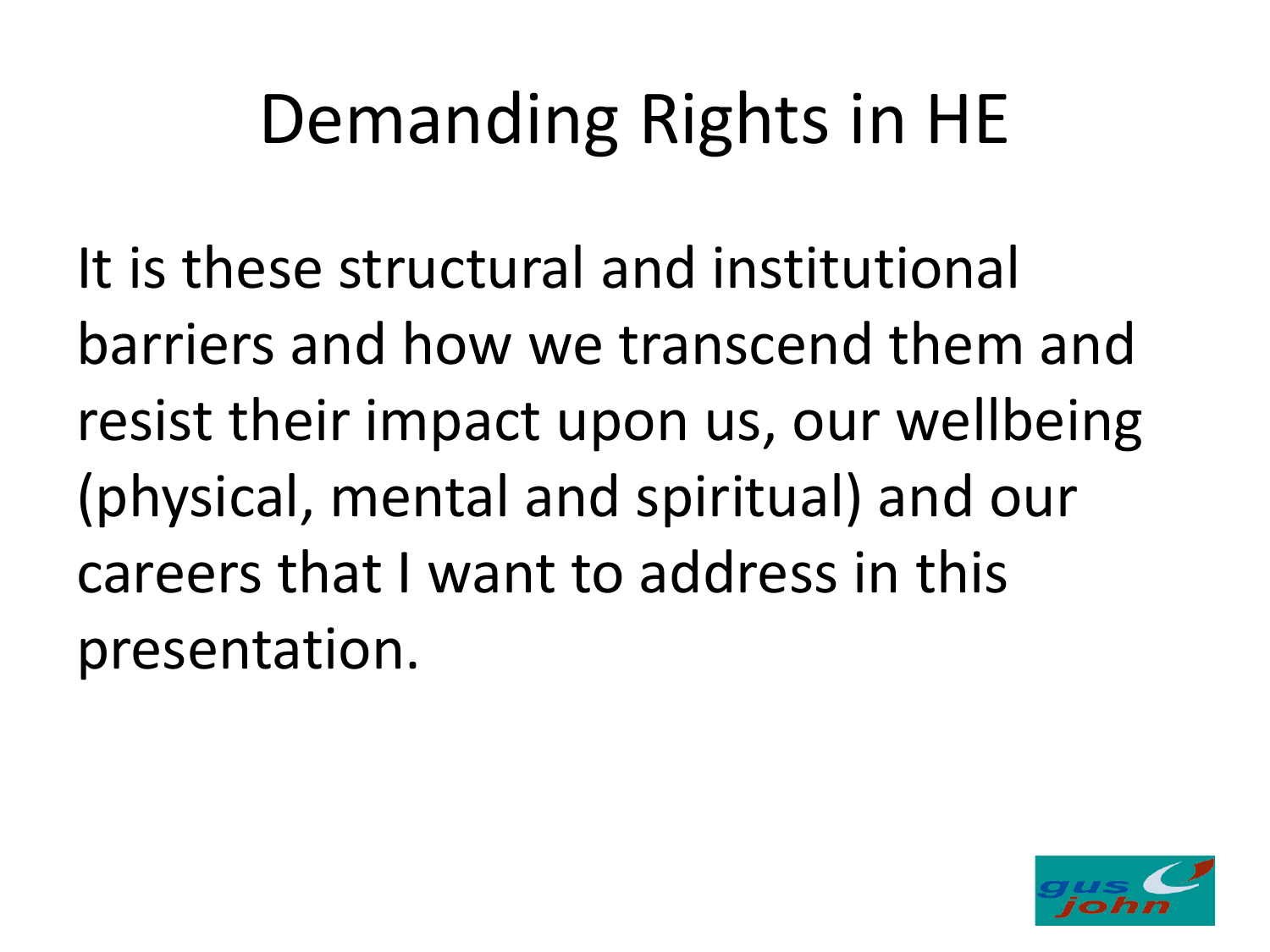'*the higher education sector is increasingly afraid of its shadow when it comes to discussing issues to do with race, racism and colonialism'.* https://bylinetimes.com/2021/06/23/selective[free-speech-academics-discussing-race-face-the](https://bylinetimes.com/2021/06/23/selective-free-speech-academics-discussing-race-face-the-real-cancel-culture/)real-cancel-culture/

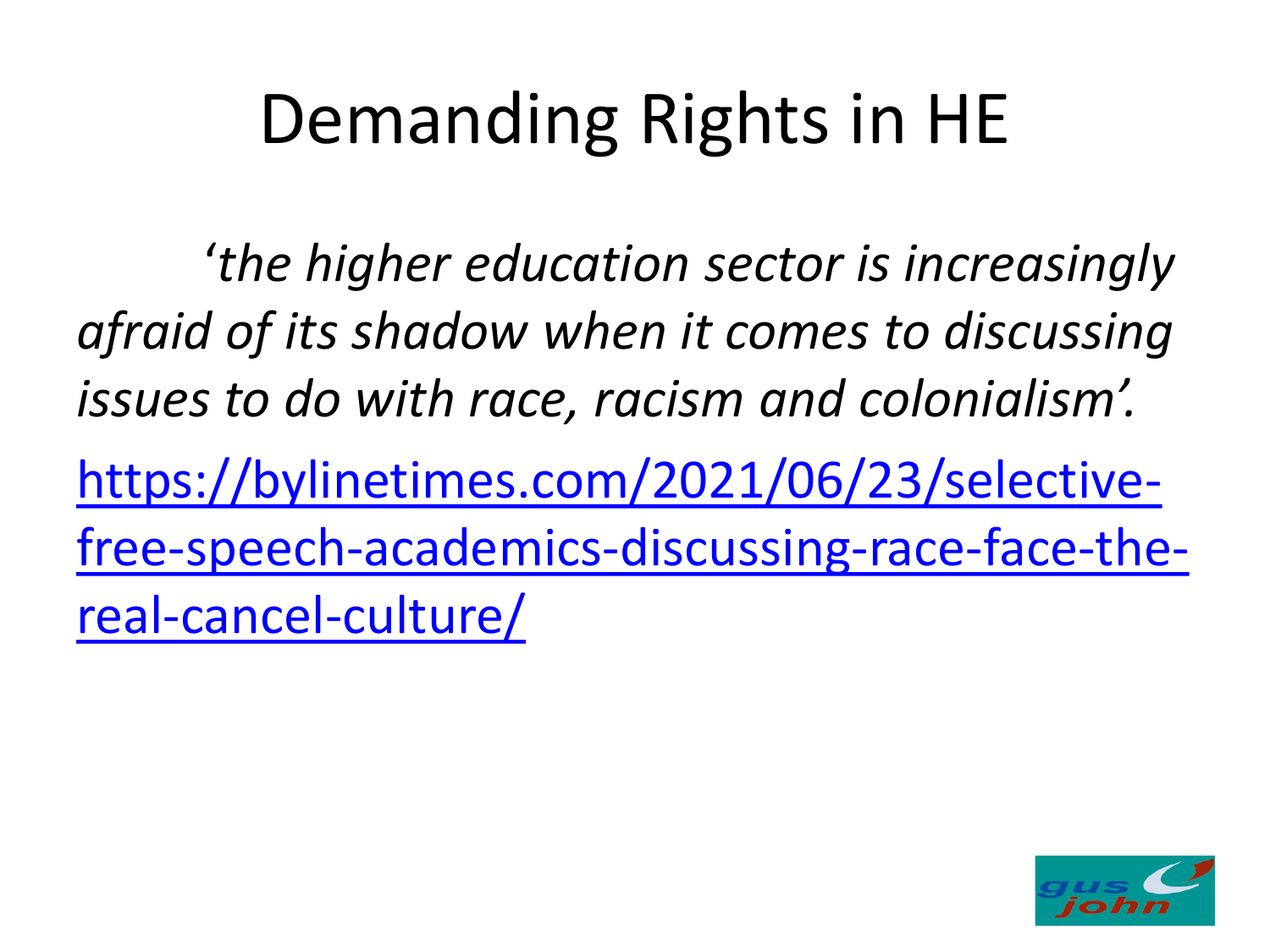They thus become active agents of change, acting with moral purpose and with active selfinterest within their institutions to right racial wrongs and eliminate racism in all its manifestations, rather than acting as allies in our struggle for racial justice.

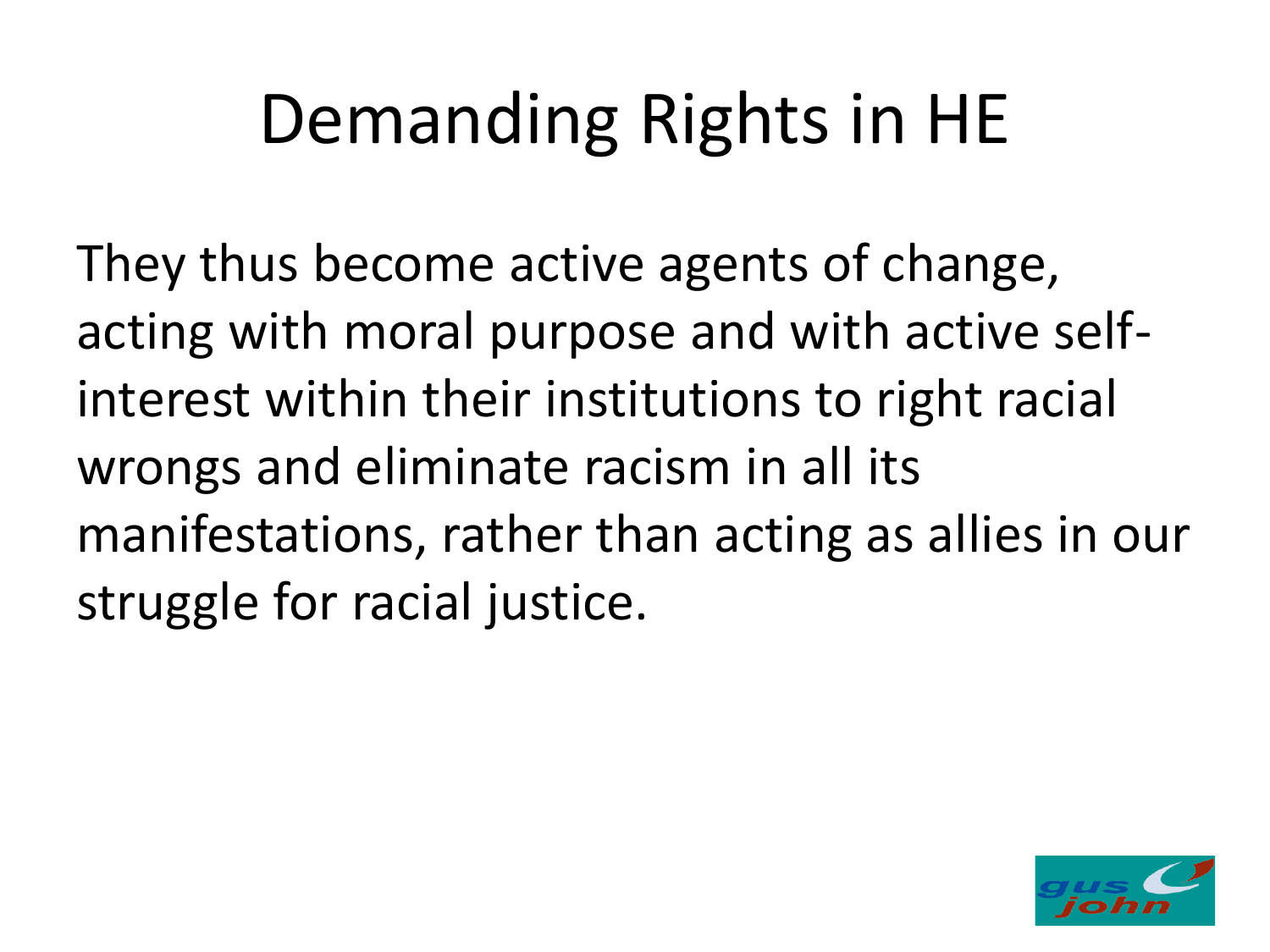It seems to me to be as obvious as daylight that to make combating racism in HE dependent upon 'white allies' is to disempower ourselves and make the delivery of our fundamental rights and entitlements contingent upon the disposition and interventions of whites who are sympathetic to our cause.

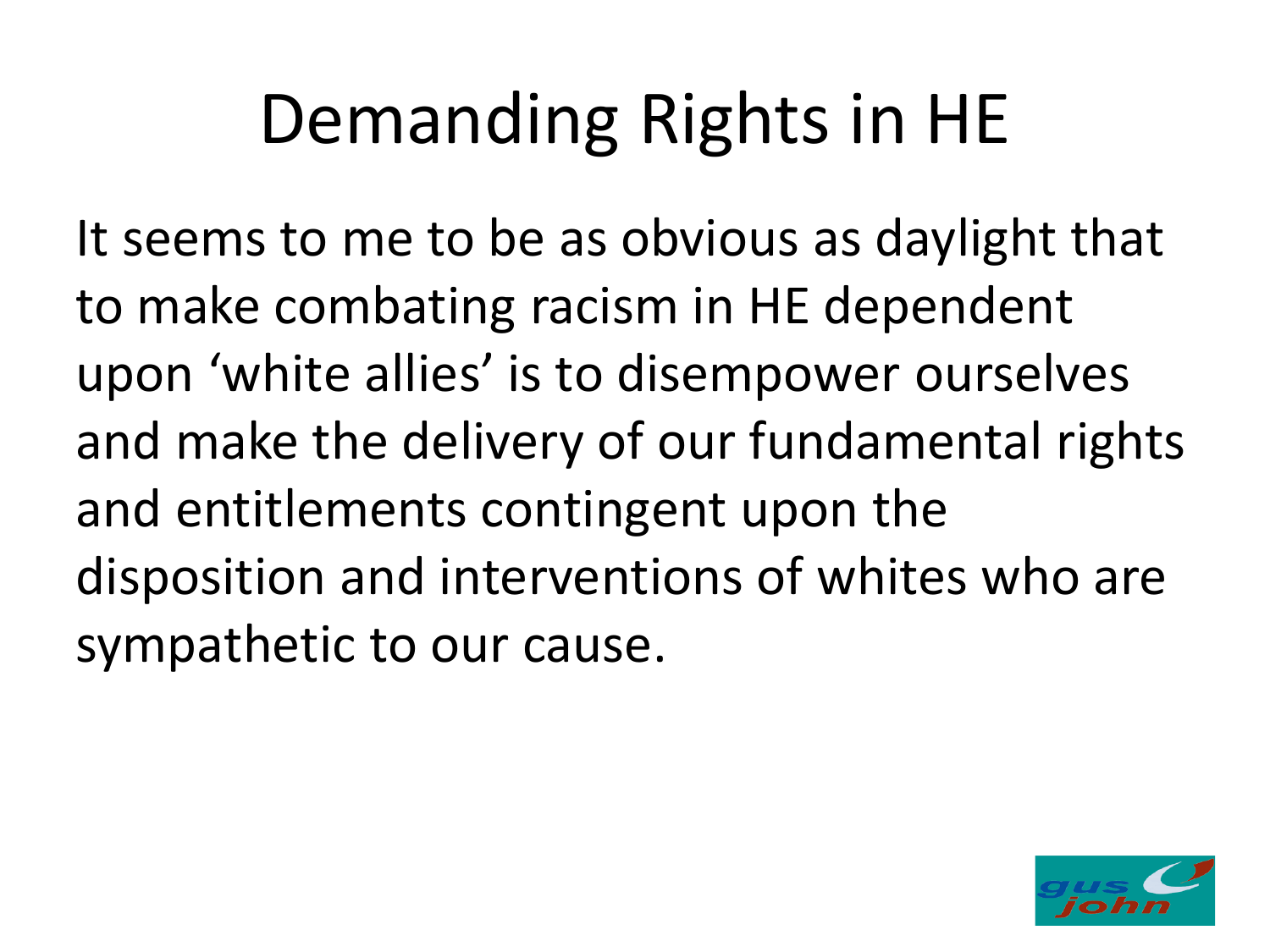In this regard, the immortal words of Malcolm X over 50 years ago still have resonance today: *"I have these very deep feelings that white people who want to join black organizations are really just taking the escapist way to salve their consciences. By visibly hovering near us, they are "proving" that they are "with us." But the hard truth is this isn't helping to solve America's racist problem. The Negroes aren't the racists….* 

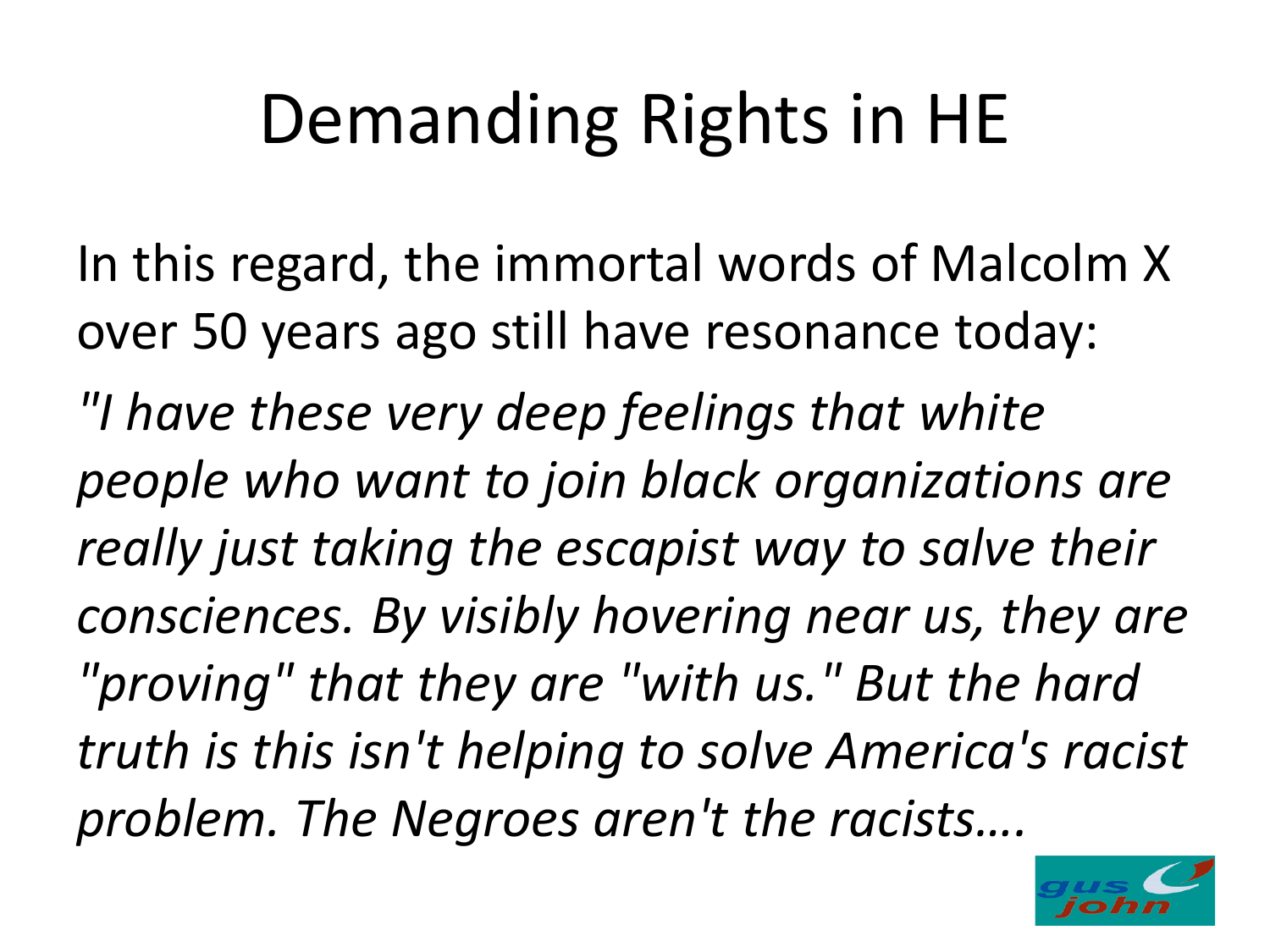*'Where the really sincere white people have got to do their "proving" of themselves is not among the black victims, but out on the battle lines of where America's racism really is—and that's in their own home communities; America's racism is among their own fellow whites. That's where sincere whites who really mean to accomplish something have got to work."* The Autobiography of Malcolm X, Alex Haley and Malcolm X (Ballantine: 1964): pp. 383–384.

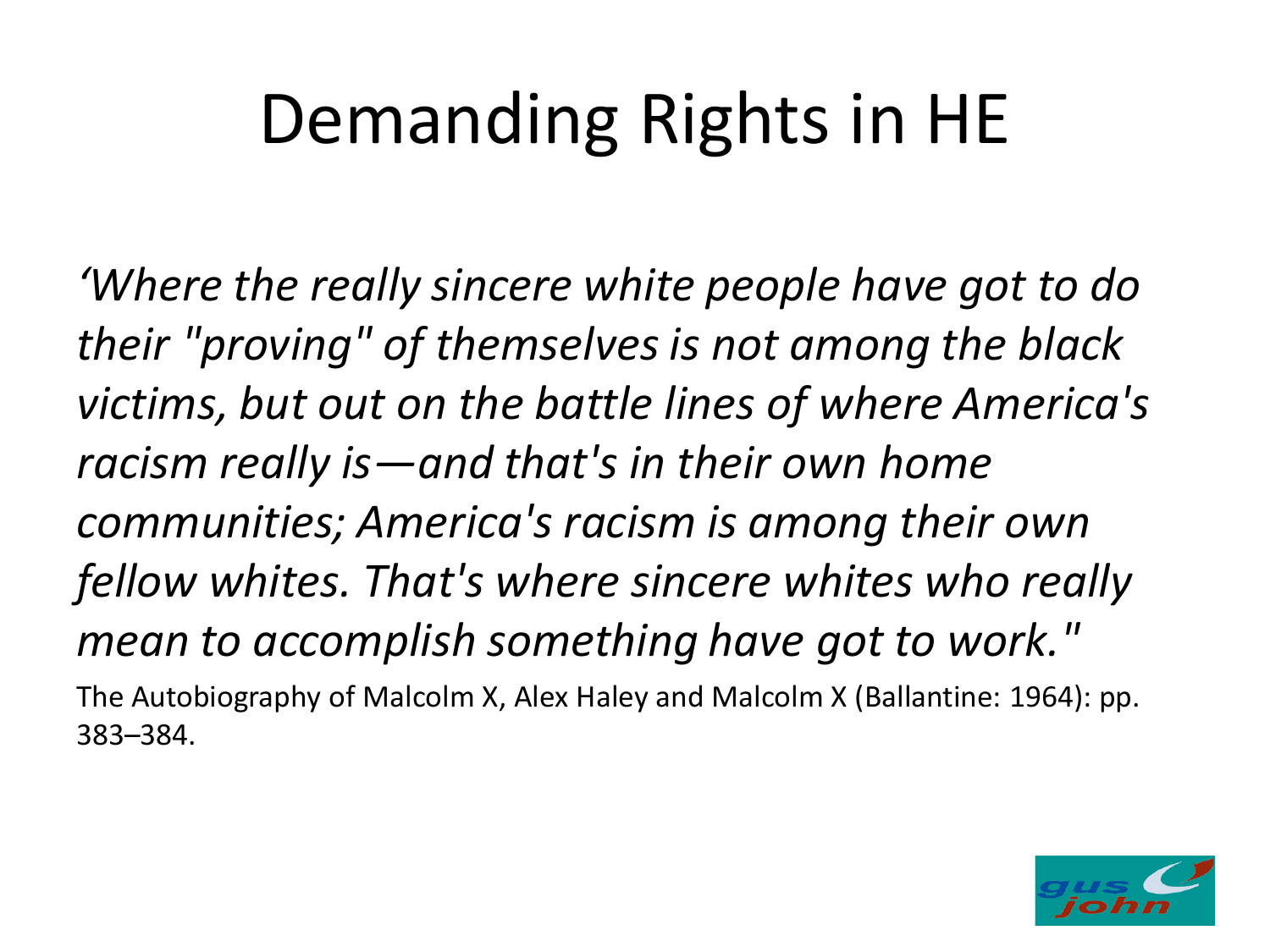'We believe the groundswell of protests in the US and the UK (in the wake of George Floyd's murder) represent a crucial moment for us - as people directly affected by these issues - **to call on the sector for help in eliminating racism'.** (my emphasis)

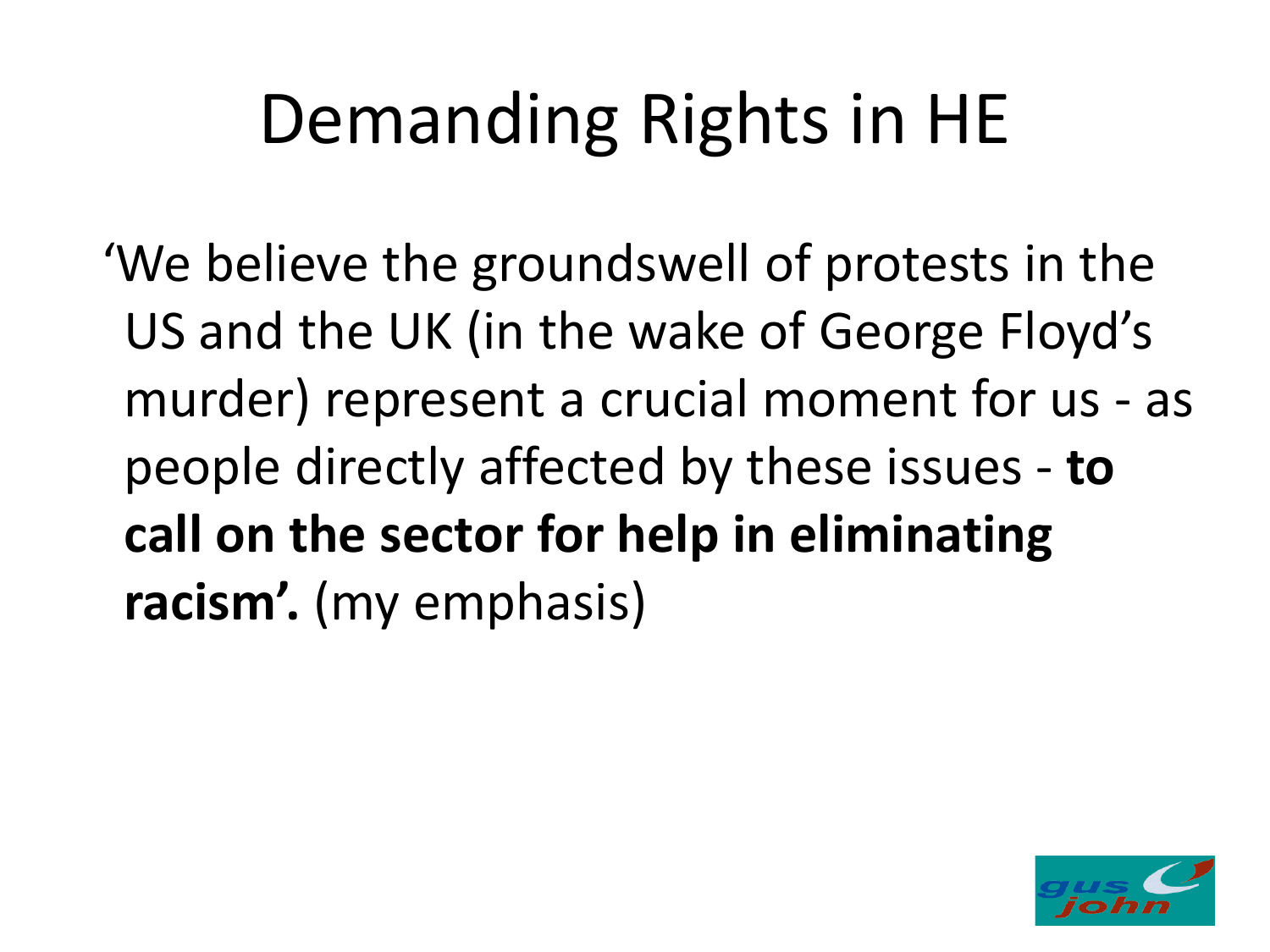*….. Specifically, the aim of the research is to identify the characteristics and motivations of white allies in order to support those colleagues who are earlier on in their journey but are keen to learn how to be actively antiracist.*

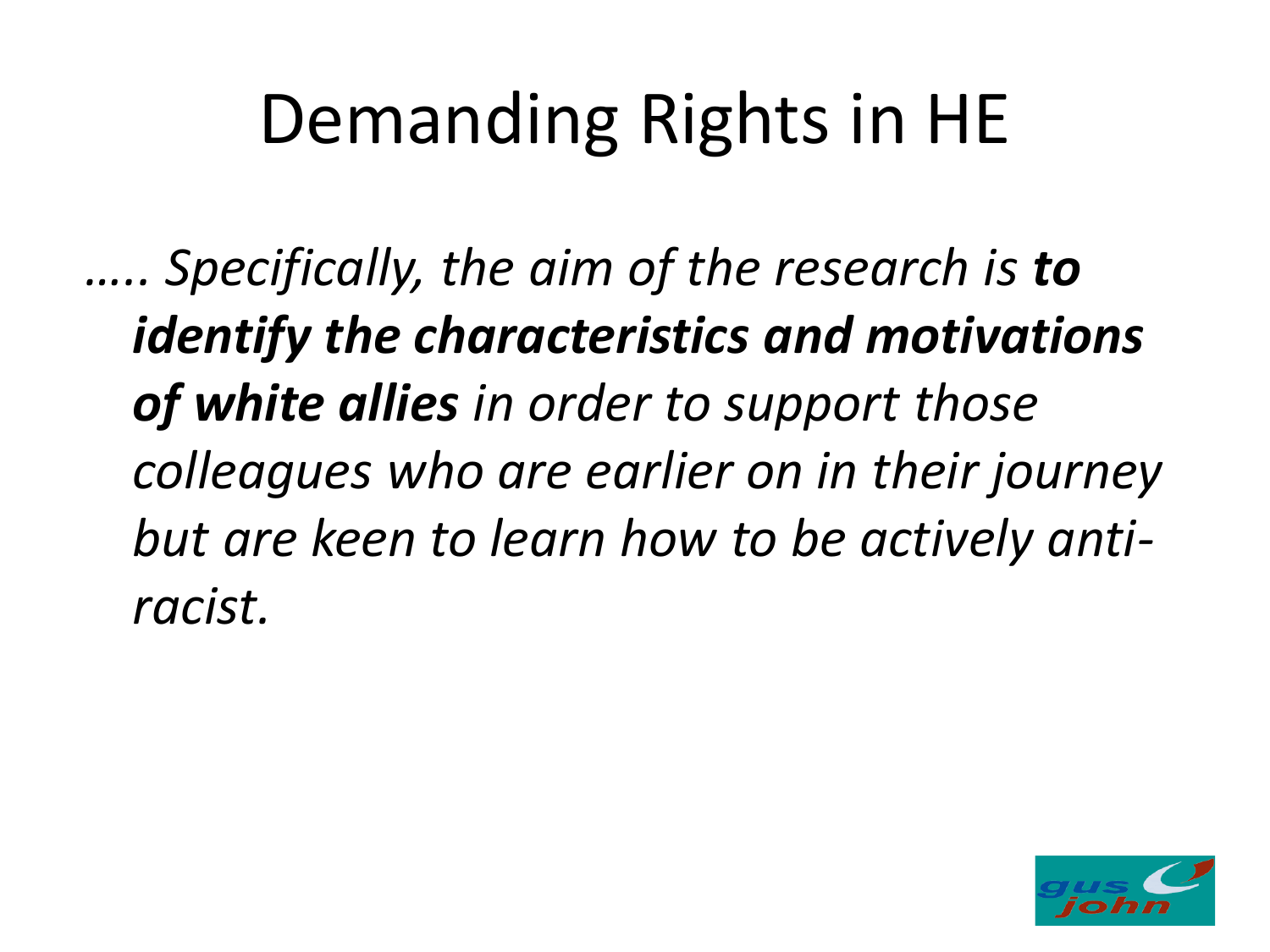**A white ally can be described as someone who is white who speaks out on behalf of or takes explicit action to support or advocate on behalf of those from Black, Asian and minority ethnic groups.**

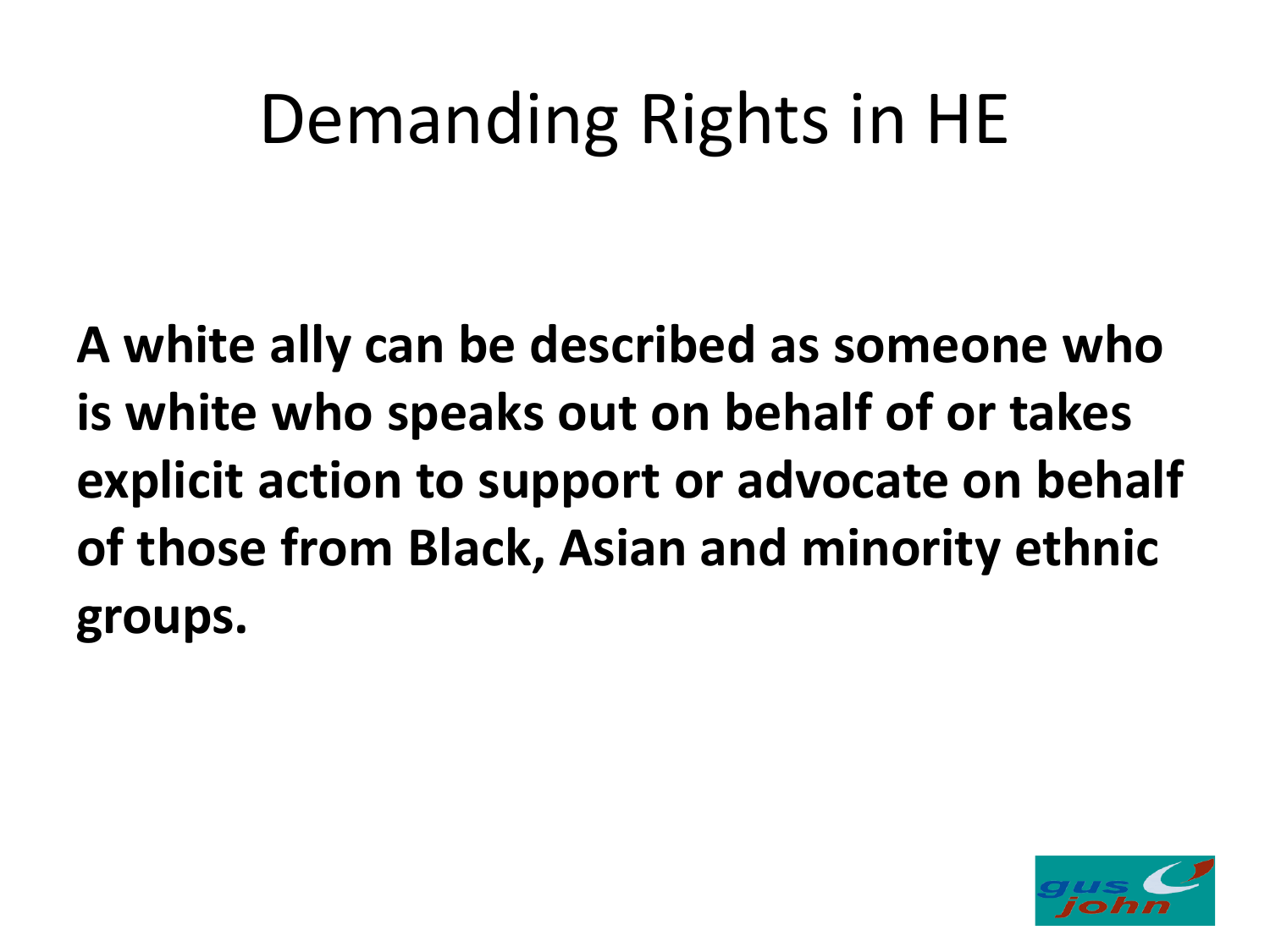*\* 11. Has your workplace held workshops or training which has included content about how to be a white ally in the last 18 months?*

*\* 12. Has your workplace hosted talks that have included content about white allyship in the last 18 months?* 

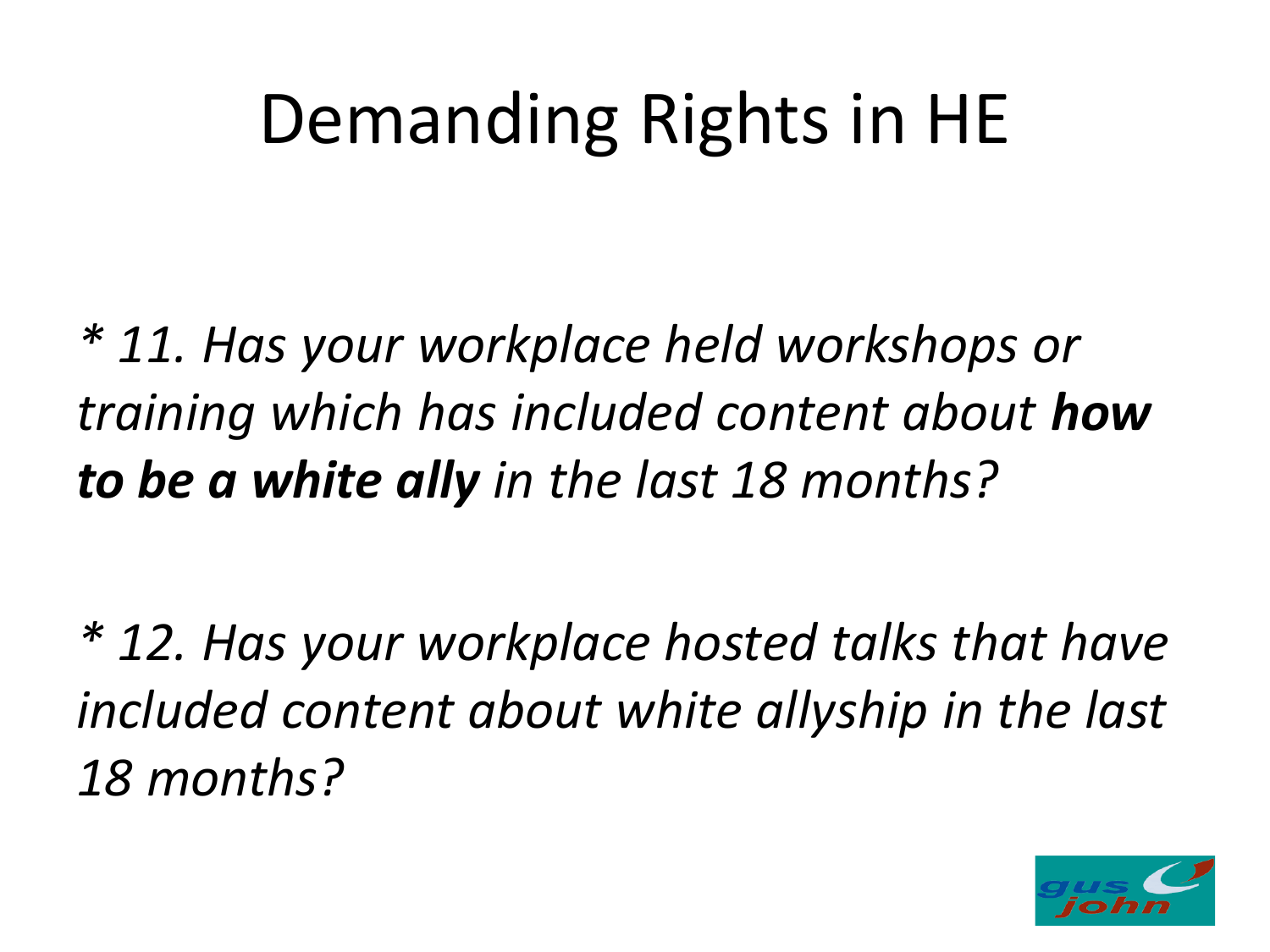*\* 13. In your view, have the training or talks about anti-racism and white allyship in your workplace been as a result of the death of George Floyd in May 2020?*

*\* 30. What could your organisation do to encourage more white people to become allies on race?*

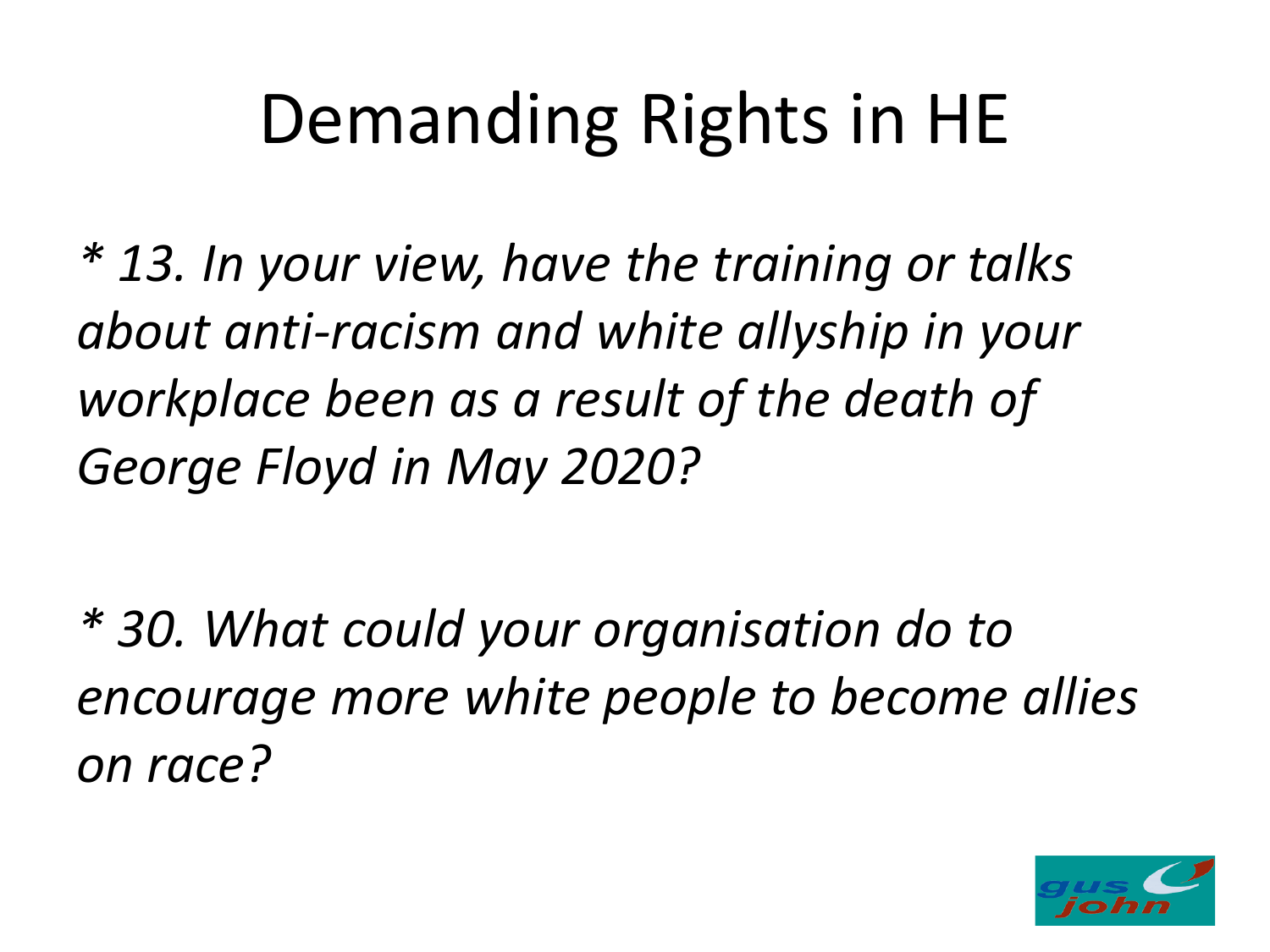*\* 31. Do you think it is possible for white people to become active race allies?*

\* 32. What, in your view, makes a white person a good ally?

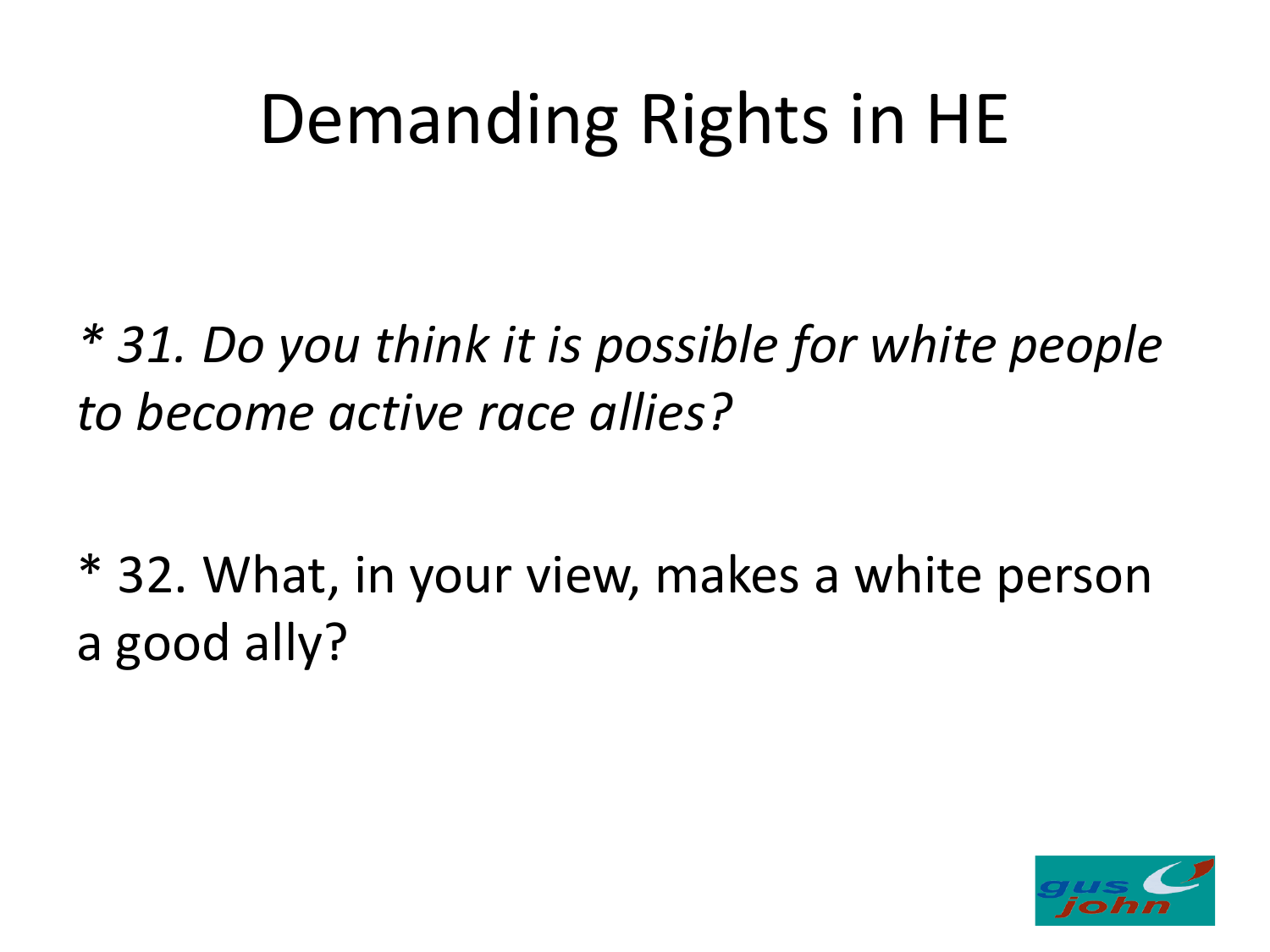Context of the University's Operation

- Its relevance for functions
- Relevance for consultation & communication
- Relevance for impact assessment

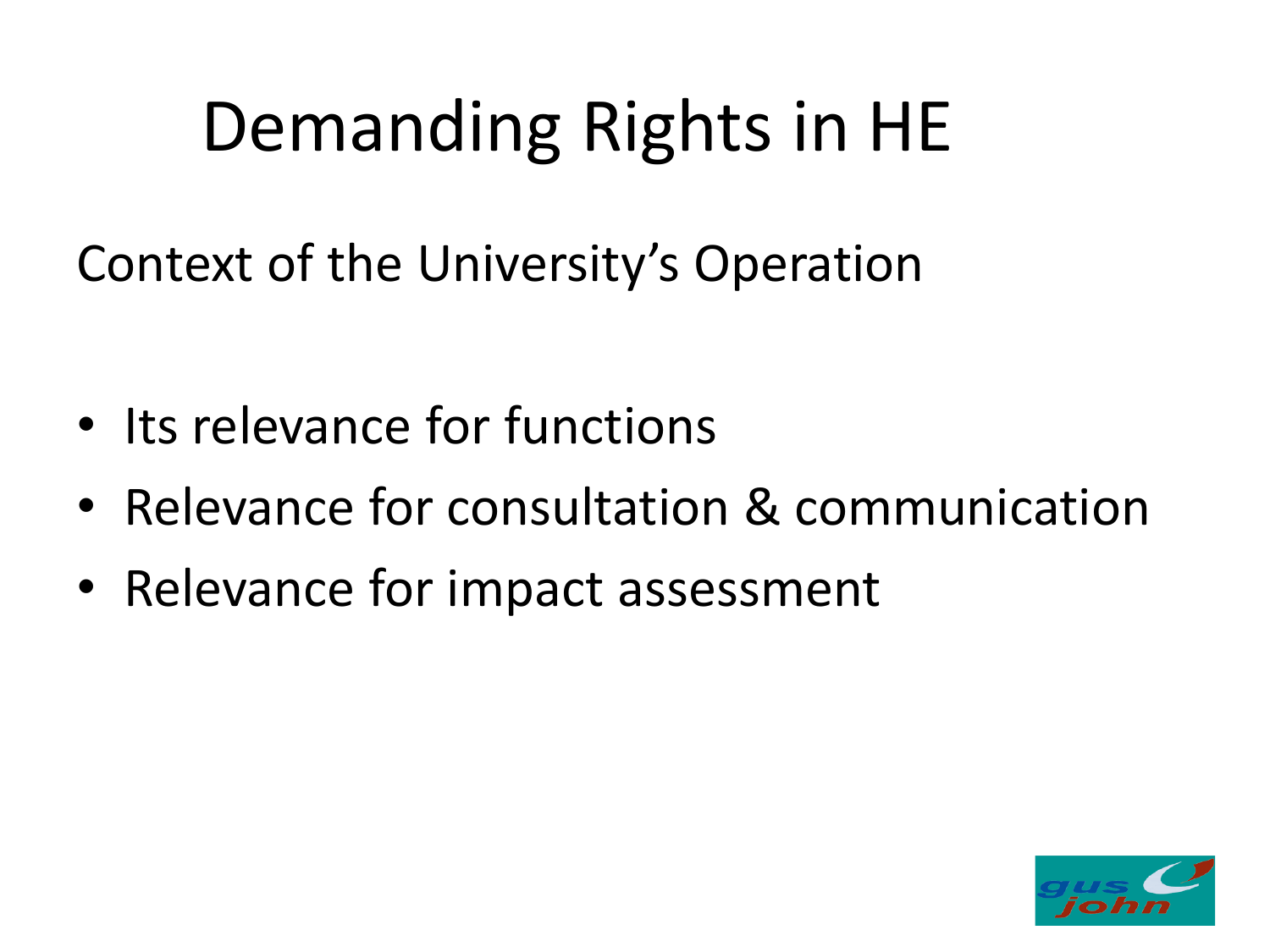#### **Functions**

• A 'function' is everything the University does in discharging its duties as a public body and a provider of services to its learning community and to society generally.

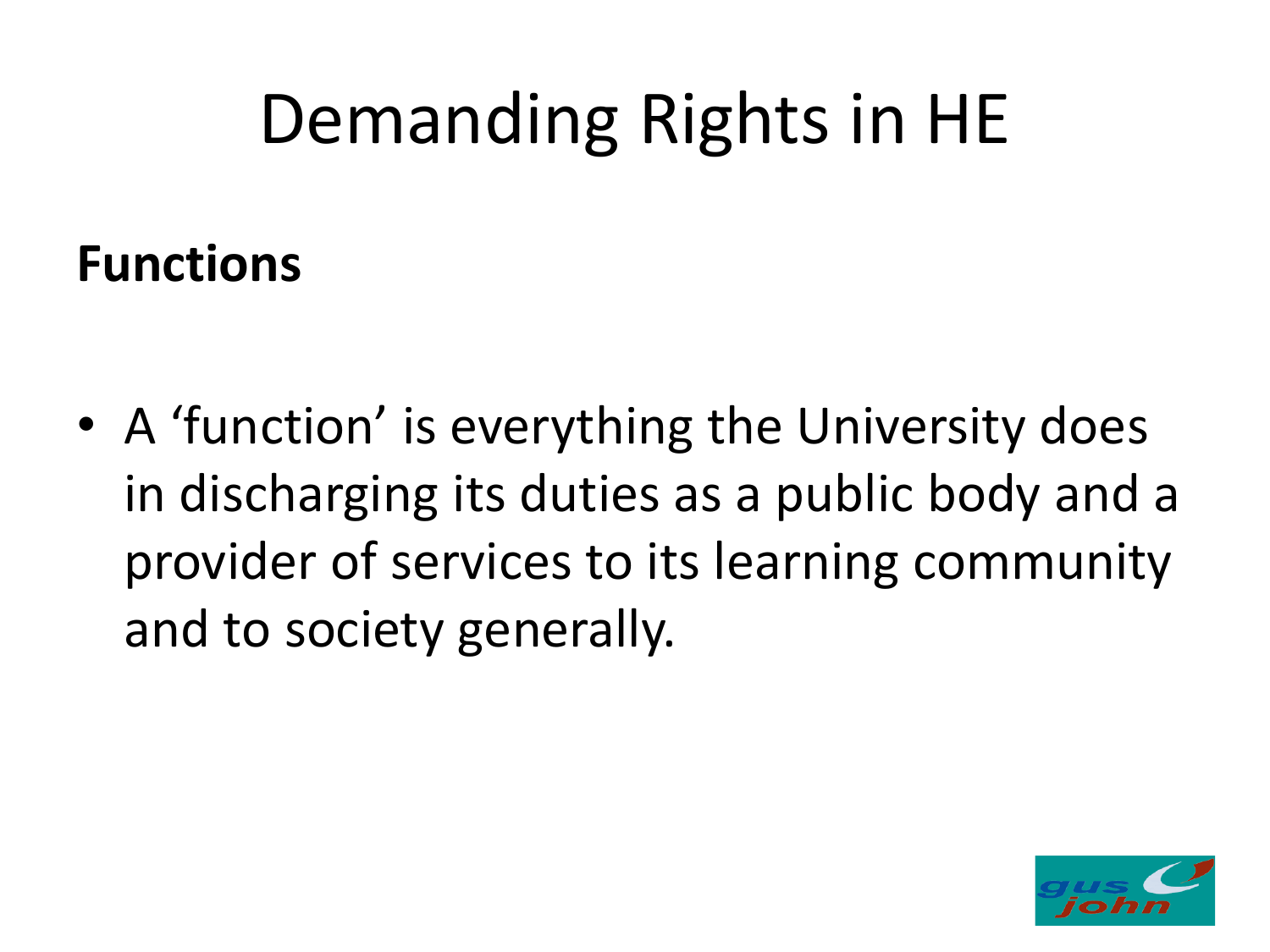#### **Equity Values and Anti-discrimination Principles**

• The University needs to affirm that its approach to meeting the requirements of the legislation is to see the latter as a lever for building a culture of equity as a core underpinning value and defining feature of the institution and ensuring that:

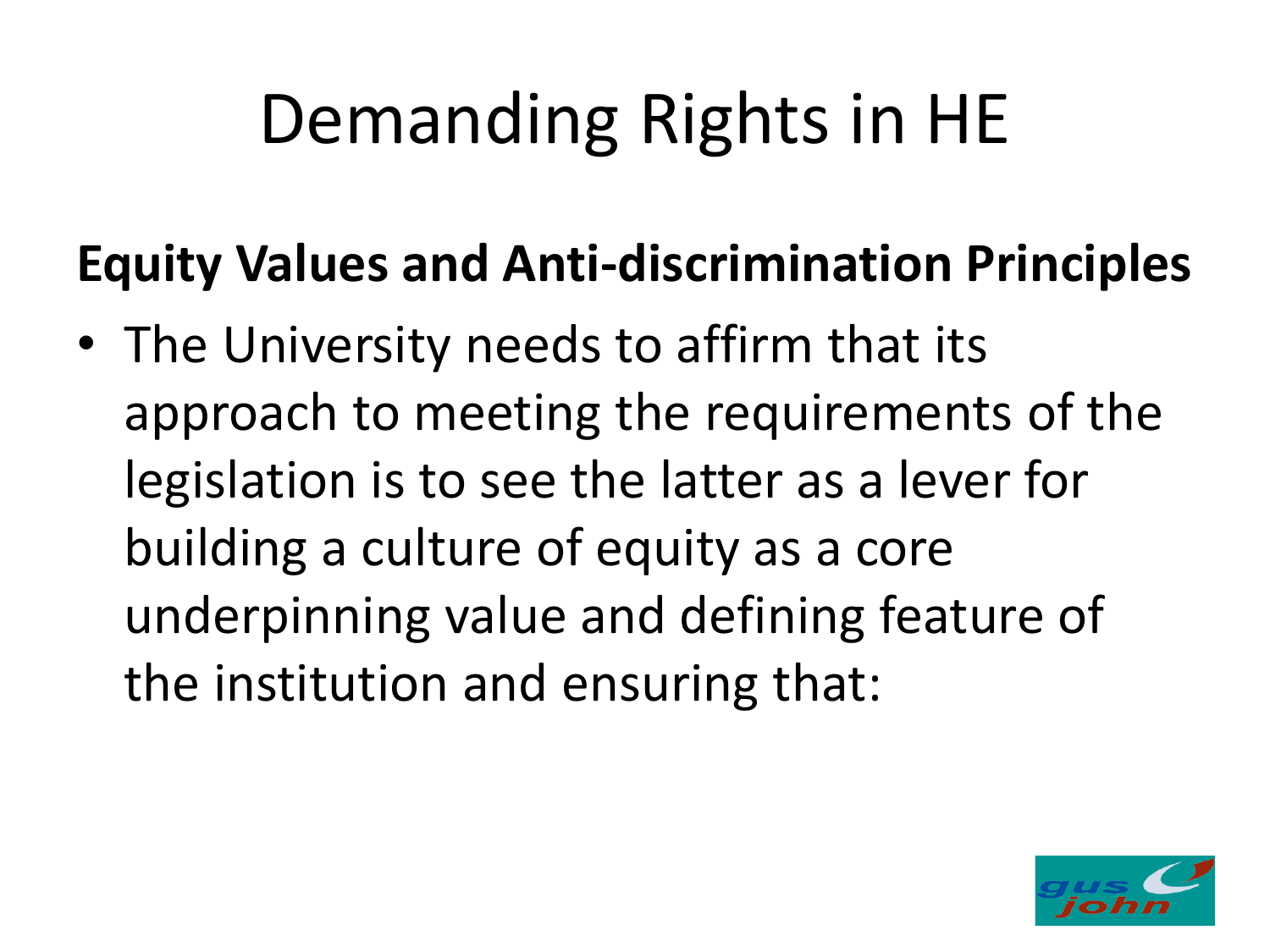- all students, staff and members of the learning community can work in an environment free of structural, cultural, institutional and personal forms of discrimination and exclusion
- all students, staff and members of the learning community are made aware that they have personal responsibility to create and sustain such an environment